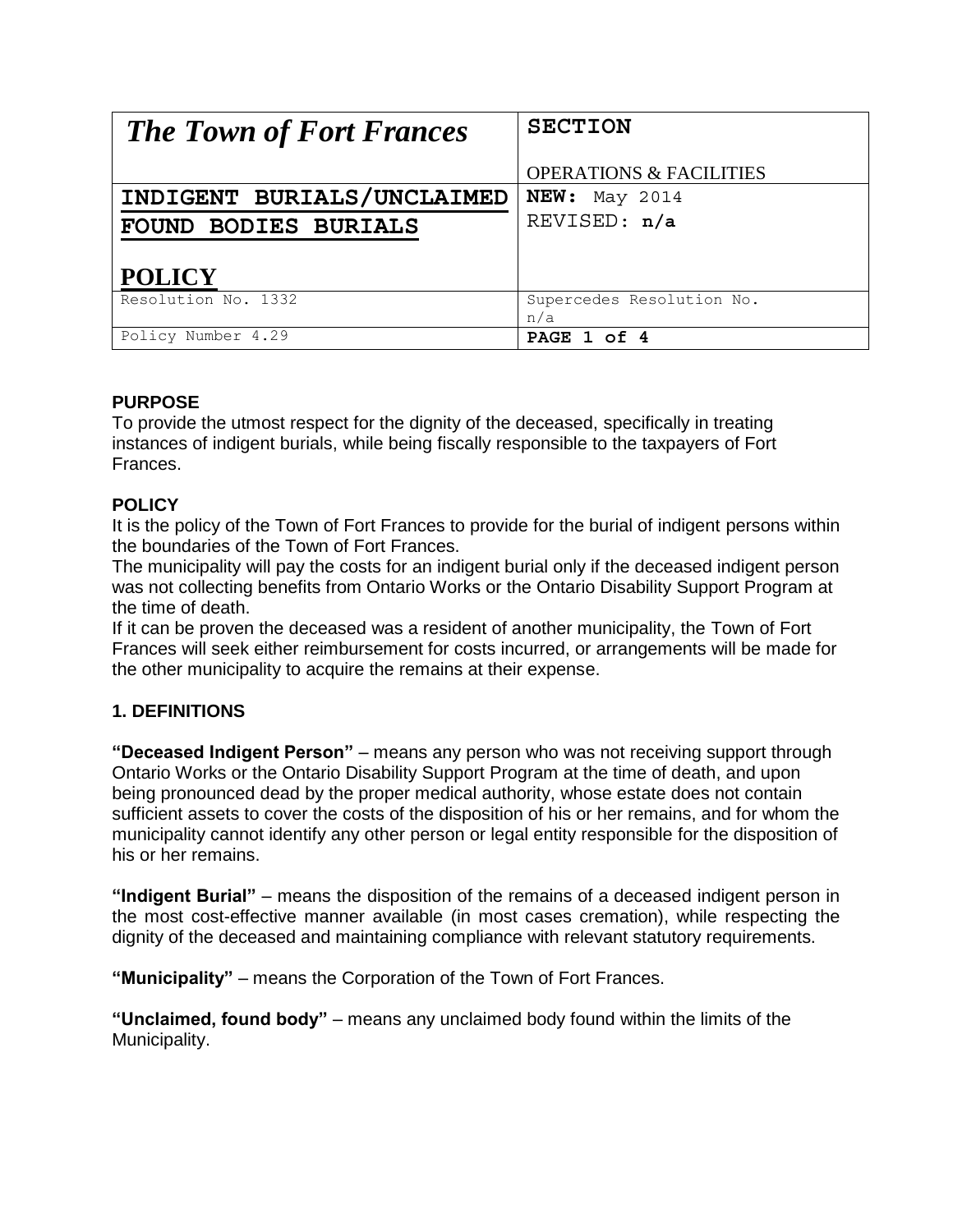## **2. STATUTORY REQUIREMENTS**

### **A. (***Public Hospitals Act,* **R.S.O. 1990, c.P.40, s. 25, 26, 27, & 28.)**

#### Burial expenses by municipality:

25. In the event of the death in a hospital of a patient who is an indigent person, or the dependant of an indigent person, the municipality in which the patient was a resident at the time of the patient's admission shall pay to the hospital any expenses of his or her burial that it incurs.

#### Statements of account to be rendered:

26. Where under this Act the charges for burial expenses of a deceased patient are payable by a municipality, the hospital to which the patient was admitted shall from time to time render to the clerk of the municipality statements of account of any such charges with full particulars thereof…

### Municipal right of recourse against patient:

27. Upon the payment by a municipality of an account rendered to it by a hospital for any expenses of a burial of a deceased patient, the municipality may recover from the patient, or in the case of a patient's decease, from his or her estate or personal representatives, or, in the case of a dependent, from any person liable in law with respect to the dependent, the amount of the payment so made, and the same may be recovered as a debt in any court of competent jurisdiction.

Municipal right of recourse against proper municipality:

28. Upon payment by a municipality to a hospital of any account for expenses of burial of a deceased patient by reason of the patient having been assumed to be resident in the municipality and it being ascertained that the patient was not resident therein but at the time of admission to the hospital was resident in another municipality in Ontario, the municipality that made the payment may recover the amount thereof as a debt from the municipality in which the patient was resident, and upon payment by that municipality, it is entitled to exercise the rights of recovery conferred under section 27.

### **B. (***Anatomy Act***, R.S.O. 1990, c.A.21, s. 11.)**

Duty of municipality to bury:

11. Subject to this Act, any unclaimed body found within the limits of a regional municipality or of a local municipality that is not situated within a regional municipality shall at the request of the local inspector or, where there is no local inspector appointed under section 2(2), of a coroner, be disposed of at the expense of the (municipal) corporation, but the (municipal) corporation may recover the expense thereof from the estate of the deceased or from any person whose duty it was to dispose of the body.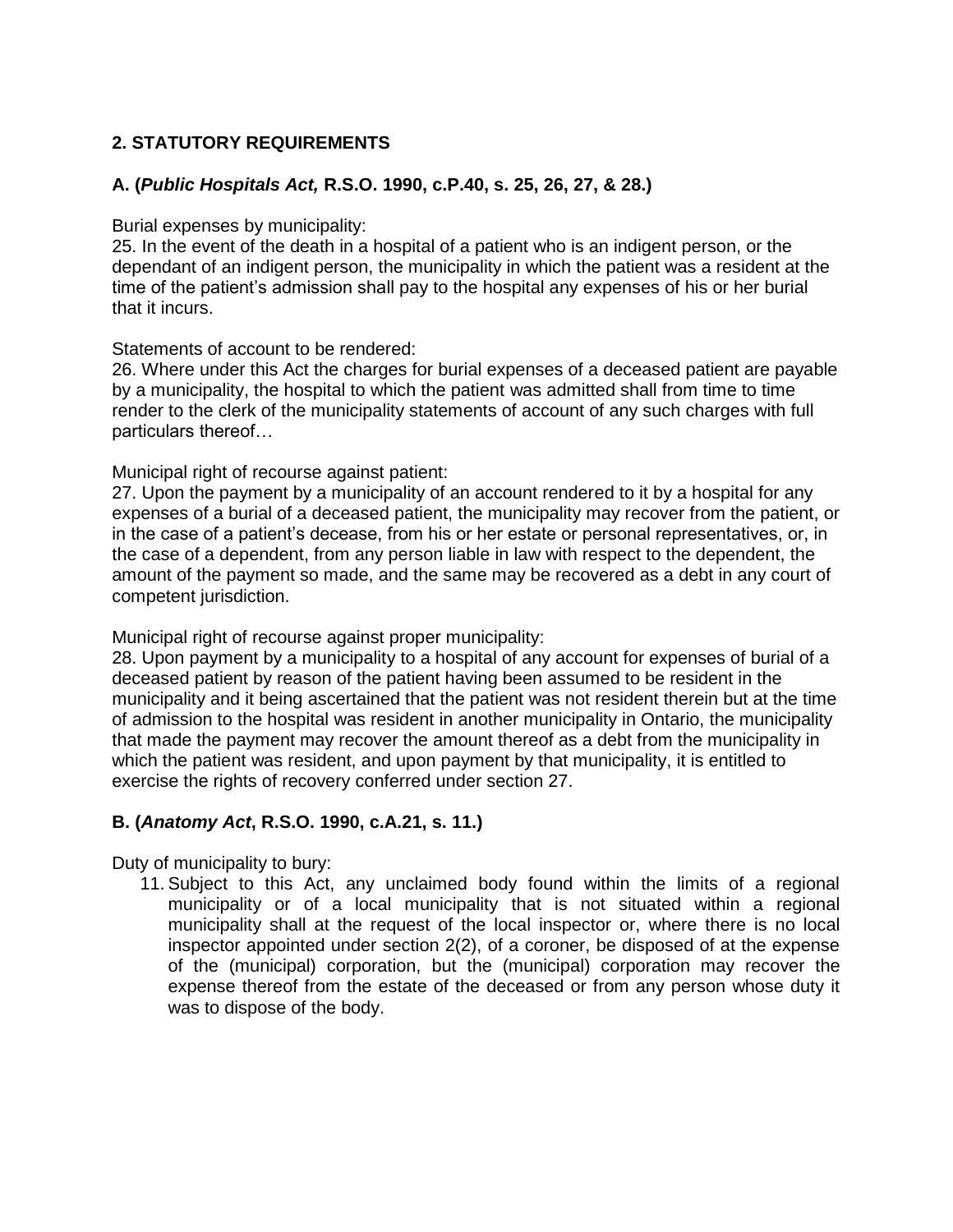# **3. MUNICIPALITY TO BE FISCALLY RESPONSIBLE**

i) In the disposition of the remains of a deceased indigent hospital patient being a resident of Town, or an unclaimed body, the municipality will only provide, utilizing the services of the most economical provider:

- Preparation of the deceased's remains for interment (cremation)
- Transportation of the deceased's remains to and from a funeral home that will provide preparation of the deceased's remains as directed by the municipality
- Open and closing of a burial site in a lot in a cemetery operated and under the control of the municipality
- Recording the deceased's name, date of birth (if known), date of death and grave location in the Cemetery Register
- All statutory requirements (e.g. contribution to Care and Maintenance Fund, relevant hospital fees, payment of inspector or coroner's fee).

The aforementioned services and obligations will be completed by the municipality under the direction of the Town Clerk's Department and, in the instances of opening and closing the burial site, at a time that is most convenient and cost-effective for the municipality.

## ii) Costs Incurred:

All costs associated with indigent burials are to be invoiced to the Town of Fort Frances. Given that indigent burials are a rare occurrence, no funds will be specifically allocated to cover these costs. In any year where an indigent burial(s) takes place, the costs will be reflected in the Cemetery accounts.

## iii) Recovery of Costs:

The municipality will not cover costs for an indigent burial if any family member or other legal entity responsible for the costs of the disposition of the deceased's remains can be identified or steps forward to claim the remains or requests any type of service or ceremony. Examples of individuals responsible for the disposition of deceased indigent persons' remains include, but are not limited to:

The person designated in a written instrument signed by the deceased

The deceased's surviving spouse

Any one of the deceased's surviving adult children

Either one of the deceased's surviving parents

Any one of the deceased's surviving adult siblings

Any adult person in the next degree of kinship in the order named by law to inherit the estate of the deceased.

The municipality shall make every effort to recover the costs of an indigent burial by:

- application to access any residual value in the deceased's estate
- application to access the deceased's Canada Pension Plan Death Benefit
- application to the municipality in which the deceased was a resident
- application to the Last Post Fund, if the indigent person met its eligibility criteria
- utilization of all other means determined appropriate by the municipality.